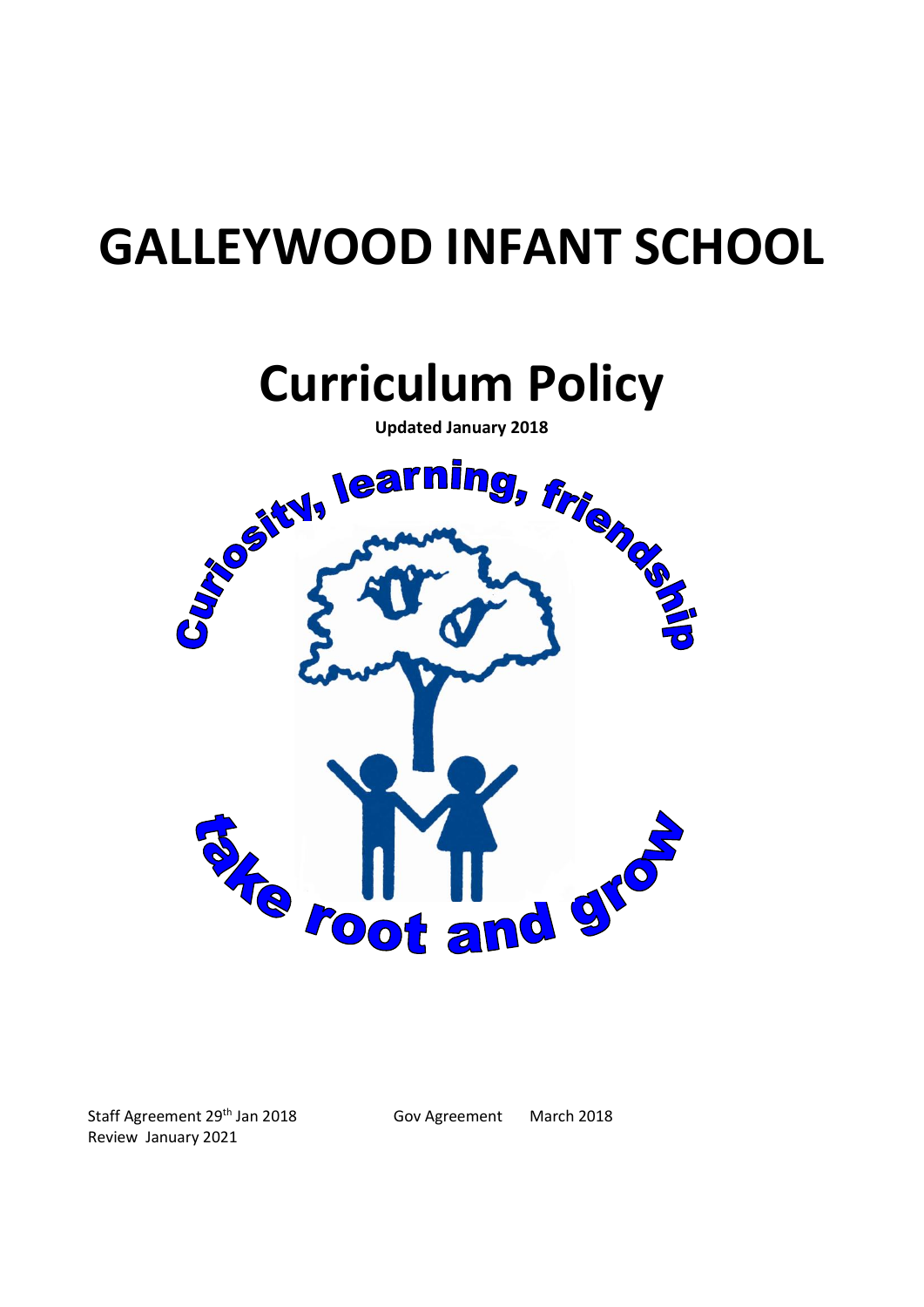We believe that all children are entitled to an enriched, broad and balanced curriculum experience of the highest quality. Their education must enable children to respond positively to the opportunities and challenges of the rapidly changing world in which they will work and live.

"Every child is entitled to a curriculum rich and varied, challenging and inspiring, which enables every individual to fulfil her or his potential to the highest possible standard, so that all, for the benefit of all, are able to shape their destinies and create a better world."

## Every Learner Essex LEA 1992

The following 10 core experiences are provided each year as a '**minimum entitlement'**:

- To perform in a concert to parents and/ or other relatives;
- To take part in a class assembly, shared with parents and visitors;
- To have the opportunity to receive recognition of their achievements as "star of the week".
- To go on an educational visit that involves travelling on a coach;
- To go on a visit in the local area;
- To visit St Michael's C of E Junior School for an assembly or performance;
- To watch a live performance undertaken by visiting professionals e.g. storytellers, musicians, actors or other performers;
- To have the opportunity to work with experts: an artist, musician, performer or author;
- To access 2 hours of high quality, organised physical activity each week.
- To have access to extended provision in the form of after school clubs-KS1.

#### **Core principles and values**

Our school's curriculum will aim to promote pupils' curiosity and creativity, inspire children to grow to love learning and enable all children to reach their full potential.

Our curriculum has been designed to:

- Encourage children to become confident and flexible learners through opportunities to use their imagination, think for themselves, ask questions and view mistakes as part of the learning process.
- Develop children's self-esteem and engage them as partners in their own learning.
- Be broad and balanced, covering all subjects within the National Curriculum. Thematic units are designed to link subjects meaningfully wherever possible to create an integrated curriculum and avoid compartmentalised learning.
- Be inclusive, meeting the needs of all children, and offering them challenge at an appropriate level. Assessment for learning will include daily, ongoing formative assessment, and occasional summative assessments.
- Support, encourage and develop different styles of learning
- Offer children first hand practical experience wherever possible.
- Prepare children for life in the 21st century through an appropriate emphasis on developing pupils' thinking skills and supporting them in the development of research and enquiry skills.
- Utilise the powerful potential of technology to facilitate learning.
- Reflect the developing needs of the whole child. Our curriculum provides many varied opportunities for children's personal, spiritual, social and emotional growth with a clear focus on the development of citizenship and social responsibility.
- Be resourced fully with good quality and appropriate learning materials, educational equipment and visitors to enrich the curriculum experience for children.
- Value and celebrate diversity, acknowledging the multi-cultural, multi-linguistic and multi-faith nature of our society. Teaching approaches and learning resources are used to ensure there is no negative discrimination towards any learners.
- Information on the taught curriculum is supplied to parents on a regular basis through "Meet the Teacher" sessions, ½ termly planning and homework tasks.

Key attitudes, skills and processes such as curiosity, independence, enquiry, self-confidence, creativity and resilience are an important part of a child's learning, regardless of the content being taught. These skills develop the whole child and are needed for lifelong learning; they are accessible to the children through our Galleywood Learning Stars.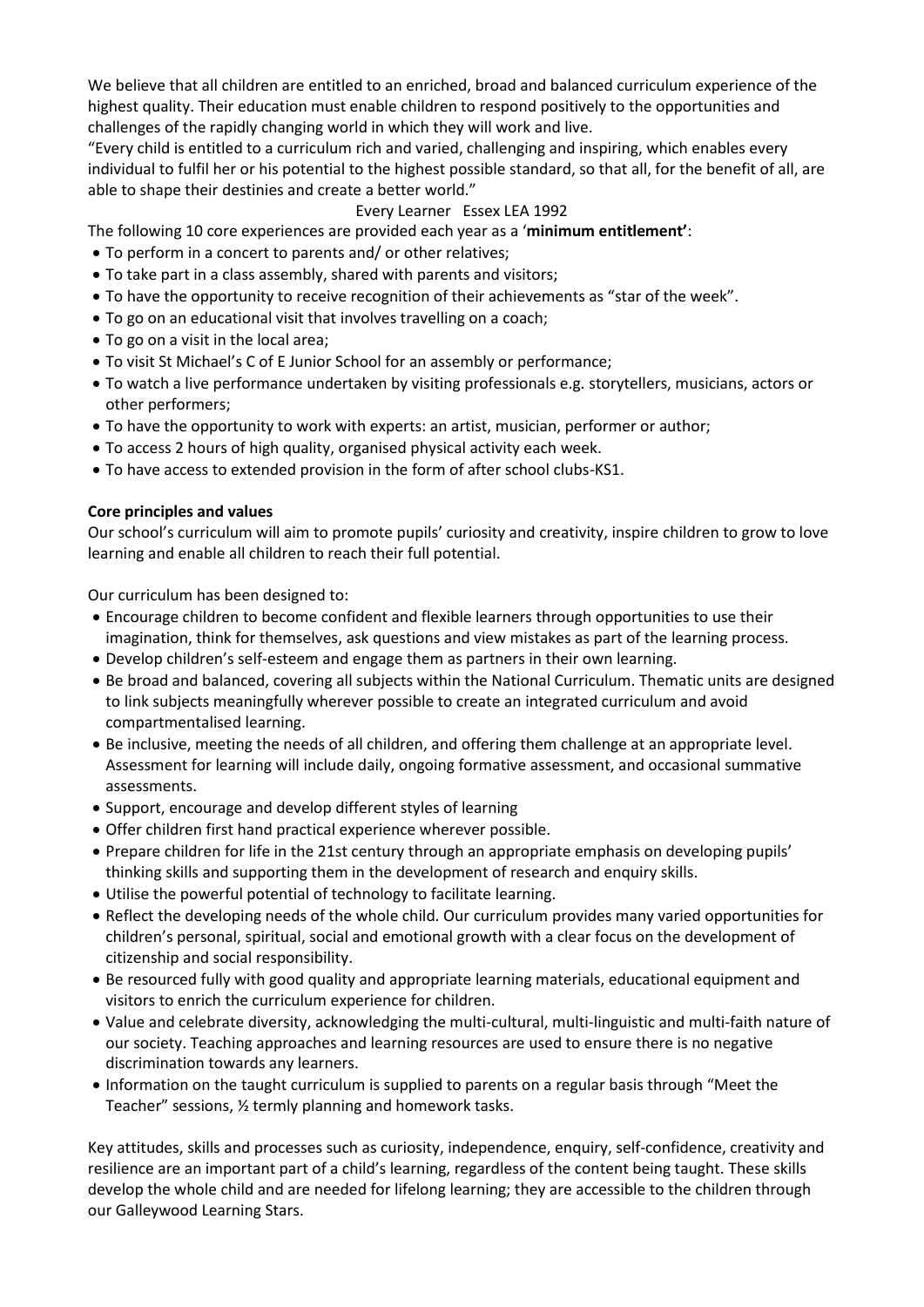# **The Foundation Stage Curriculum**

Learning is based upon the Statutory Framework for the Foundation Stage Sept 2012. The Early Years Foundation Stage is based upon four principles:

- *A Unique Child* developing resilient, capable, confident and self-assured individuals.
- *Positive Relationships* supporting the children in becoming strong and independent.
- *Enabling Environments* where opportunities and experiences respond to the individual needs of the child by developing a strong partnership between practitioners, parents/carers and the child.
- *Learning and Developing* An acknowledgement that children learn in different ways and at different rates

### **Learning and Development**

There are seven areas of learning and development of which three are "prime areas," and four "specific areas." The prime areas are:

- Communication and language
- Physical development
- Personal, social and emotional development.
- The specific areas are
- Literacy
- Mathematics
- Understanding of the world and
- Expressive arts and design

Learning is planned to interest and engage children and is a combination of continuous provision and direct teaching of key skills appropriate for the developmental stage of individuals and groups. At Galleywood Infant School we use the 'Development Matters in the Early Years Foundation Stage' (2012) as a framework to implement our creative curriculum, supporting children through the three characteristics of effective learning, which are:

- *Playing and Exploring* children investigate and experience things, and 'have a go';
- *Active Learning*  children concentrate and keep on trying if they encounter difficulties, and enjoy achievements;
- *Creating and Thinking Critically* children have and develop their own ideas, make links between ideas, and develop strategies for doing things.

## **Curriculum Organisation in years 1 and 2**

- Frameworks for English and Maths designed by consultants working with our Network of schools provide a long term planning structure which meets all the requirements of the 2014 National Curriculum and includes additional skills appropriate for our children. Flexibility in medium and short term planning allows teachers to respond to identified learning needs. Teaching of English is linked with the thematic unit but maths is generally taught discretely.
- Science, History, Geography, Design Technology and Art and Design are taught within a topic framework spanning half a term. Lessons are blocked together to enable greater continuity and depth to learning. Learning is organised as a spiral curriculum where key skills can be developed in different contexts through EYFS, Yr1 and Yr2.
- Computing skills are embedded within thematic units with some discrete teaching where appropriate.
- We plan for a range of learning opportunities across each year. Starting points and an intended outcome for the half terms' work are important as they help set the scene for the learning ahead and they are decided with care. Six themes are planned for each academic year. P.E., R.E., Music and PSHE are taught discretely but links to the topic are made wherever meaningful.
- Medium term plans for each year group outline the key experiences, learning objectives and skills to be covered each half term.
- To facilitate continuity between the foundation stage into year 1, a balance between adult directed and child initiated learning is encouraged at the start of the autumn term in Yr 1 with opportunities for independent, self-directed learning and role play.